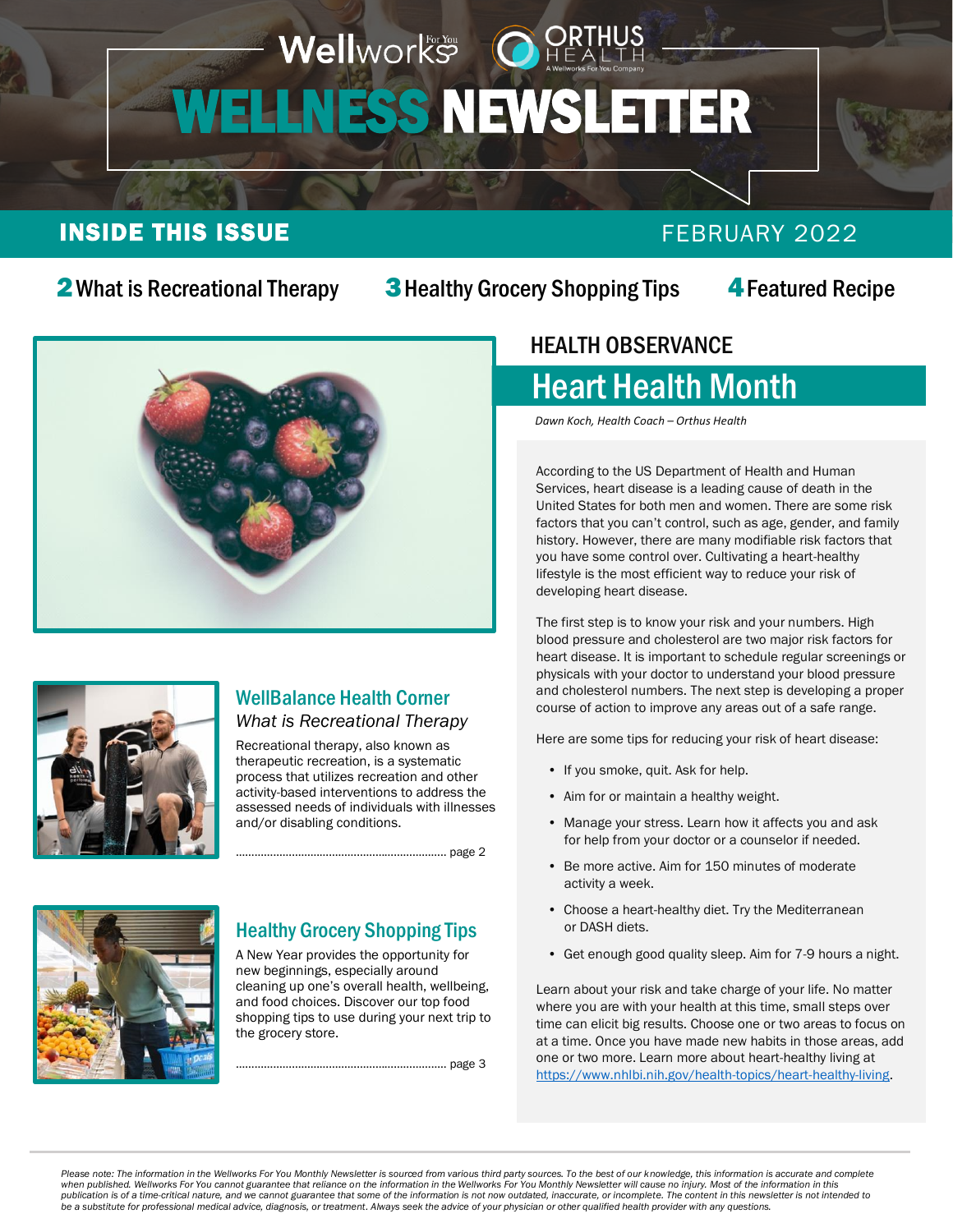<span id="page-1-0"></span>

# What is Recreational Therapy

*Kellie Burke, Wellness Coordinator – Wellworks For You*

#### What is Recreational Therapy?

Recreational therapy, also known as therapeutic recreation, is a systematic process that utilizes recreation and other activity-based interventions to address the assessed needs of individuals with illnesses and/or disabling conditions. Further, Recreational Therapy is designed to restore, remediate, and rehabilitate a person's level of functioning and independence in life activities.

**Recreational Therapists (RTs)** provide activities and coping strategies to help individuals achieve and maintain optimal levels of independence, productivity, wellbeing, and quality of life.

#### How is Recreational Therapy Beneficial?

Recreational Therapy enhances participant outcomes and reduces healthcare costs by:

- Providing active, outcome-focused care which achieves results
- Enabling the generalization of skills developed in treatment to their home and community environments
- Reducing the effects of primary and secondary disabilities
- Providing treatment through cost-effective means such as in small and large group settings
- Serving as a cost-effective means to enhance or replace other more costly services
- Addressing the whole person with the focus on enhancing independent functioning within physical, social, cognitive, and emotional domains
- Training individuals to identify and utilize community resources that enable independent functioning
- Focusing on skills that carry over to everyday life and can make a difference in a person's quality of life
- Providing a wide range of cost-effective interventions and significant durability across an individual's lifespan

*Sources: <https://www.atra-online.com/page/AboutRecTherapy>*

800.425.4657 info@wellworksforyou.com www.wellworksforyou.com

# WelBalance HEALTH TIP CORNER

2

Physical wellbeing is about understanding the balance between your mind, body, and spirit.



**Wellworks** 

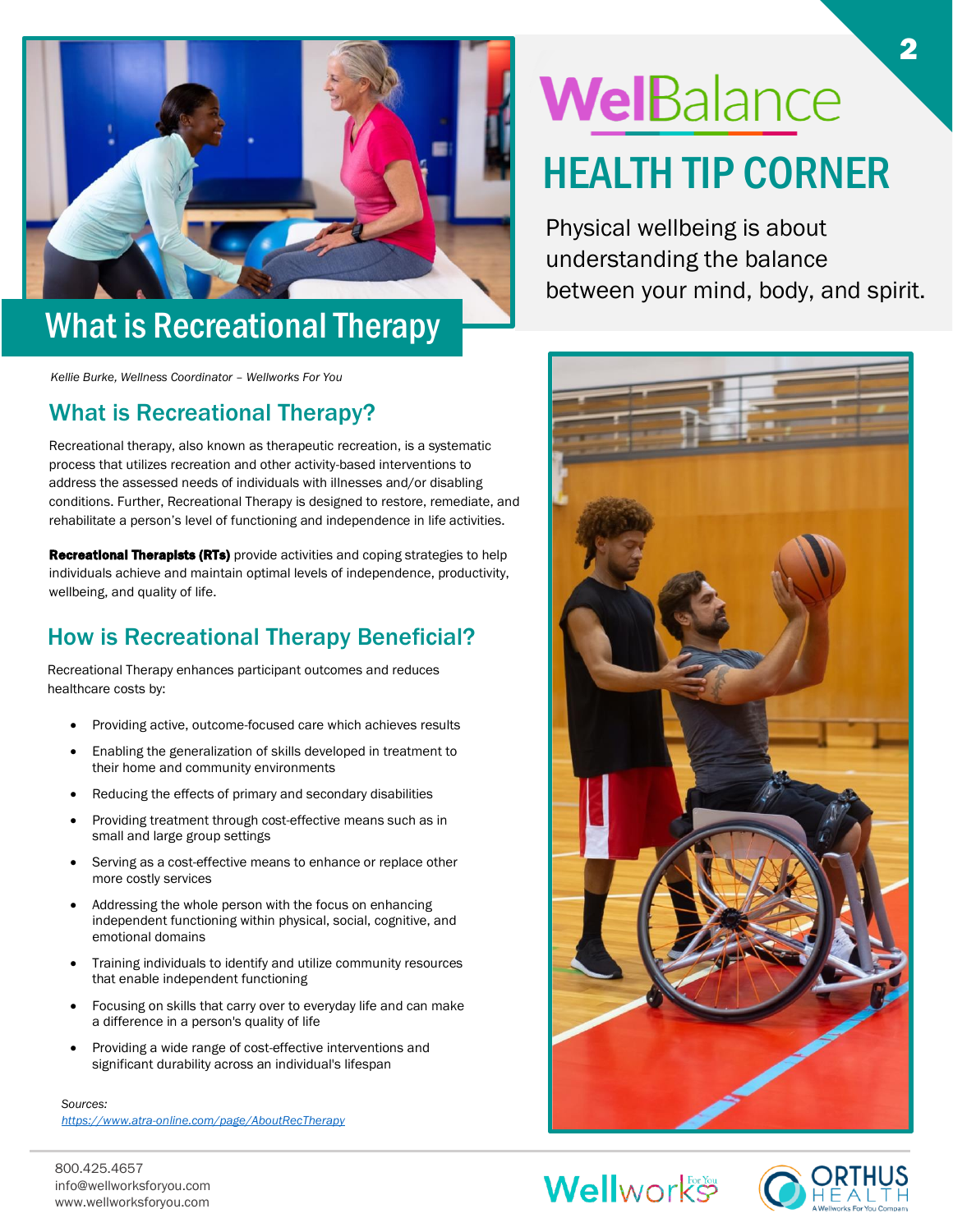<span id="page-2-0"></span>

# Healthy Grocery

# Shopping Tips

*Cassidy Carre, Wellness Coordinator – Wellworks For You*

Proper nutrition is a discipline worth pursuing. However, for busy meals a week to keep your mindset happy! professionals on the move, finding a well-balanced meal can be a daunting and time-consuming task. Understanding what to consider when roaming the store will give you the confidence to make healthy decisions and break certain habits. Below are several tips to help you plan for a healthy, well-rounded trip to the grocery store while keeping in a balance of treats too!

#### Never go to the grocery store hungry!

If you go on an empty stomach, you are more vulnerable to putting things in your cart that may be a quick fix to satisfy your current craving. Eat a snack before going to avoid the temptation.

#### Go in with a game plan

Take time to make a list before you head to the store breaking down meals for the week to include breakfast, lunch, dinner, and snacks. After you brainstorm your meal prep, break down the meals by specific ingredients for each meal; i.e. chicken stir fry = chicken, broccoli, red peppers, brown rice, sesame seeds, onion, minced garlic, etc. This way you can categorize items by sections of the store to shop efficiently through the aisles.

#### Shop the perimeters of the store.

A great goal would be to shop primarily around the outer edges of the store for the bulk of your groceries since they contain the most wholesome items, such as your fruits, vegetables, fish, lean meats and whole grains. Last, make your way through the center aisles for pantry staples like spices, nuts, olive oil, dry pasta, oatmeal, jarred tomato sauce, or frozen fruits.

#### Shop with the season.

Learning what produce is in season when you shop will provide a better-quality selection, be less expensive, and align you with what nature intended for your body! See a seasonal list by The American Heart Association: seasonal fruits and vegetables.

#### Frozen and canned options.

If fresh produce isn't an option, finding your way into the freezer aisle for fruits and vegetables is the next best thing. Frozen fruit can be easily thrown into a blender for a nutrient-dense smoothie. As for canned fruits and vegetables, search for ones stored in either water or their juice to avoid unnecessary additives and sweeteners.

#### Treat Yourself!

The best thing you can do is crowd your plate with more wholesome options. However, you don't have to deprive yourself of things you enjoy. Instead, try to find a balance by adding in a few treat snacks or splurging on 1-2 treat

#### Try a new healthy recipe.

Menu planning can get a bit boring after you've filtered through your tried-and-true recipes, which then may lead to the temptation to order take-out or fast food. Try a new recipe once a week or bi-weekly to spice up your menu. New recipes will bolster your weekly menu and bring a variety to your overall diet.

#### Order grocery pick up or delivery!

As a modern-day convenience, we can now order groceries online with options for same-day delivery or pick-up. This is not only a huge time saver, but will also encourage you to stick to that original shopping list and not be tempted to add in-store extras! Try adjusting your shopping trips to be both in-store and online to see which works better for your health goals.

*Sources: [9 Grocery Shopping Tips | American Heart Association](https://www.heart.org/en/healthy-living/healthy-eating/cooking-skills/shopping/grocery-shopping-tips)*